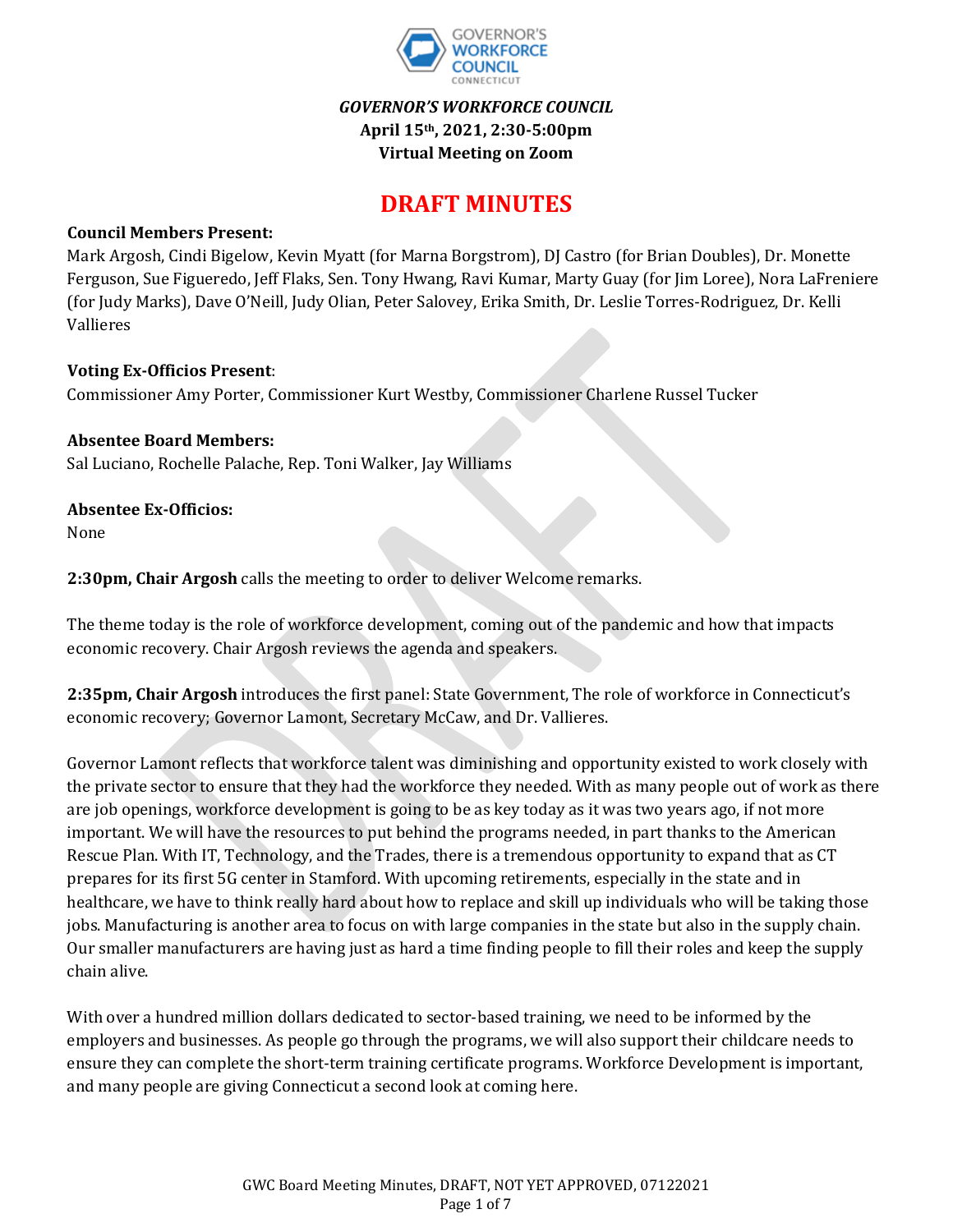

**2:39pm, Secretary McCaw** reflects on the importance of economic growth over the last two years and how funding will impact economic recovery.

One of Governor Lamont's key priorities was to focus on fiscal growth and that translates to individuals, families, and businesses. Substantial progress has been made. Connecticut's credit rating was upgraded for the first time in twenty years; recognizing strong fiscal and policy management, strong reserves, and good governance policy.

Since focusing on Connecticut's people so heavily over the last year during the pandemic, we are seeing positive momentum return, as indicated by growth in real estate.

We are recovering from the pandemic and we have an opportunity to focus on recovery. Jobs and Employment are at the heart of that. There is significant support from the Federal Government, and we expect \$6 Billion for state and local fiscal relief, funding for education, childcare, mental and substance abuse, and housing and we will use this for *transformative* investments. Workforce will be a key area with over \$100M will go to sectortraining supports.

We are looking for workforce development to fuel the economic recovery and we look forward to the work ahead.

**2:45 pm Chair Argosh** thanks Secretary McCaw and introduces Vice Chair Vallieres to discuss how we plan to deploy workforce development efforts.

Vice Chair Vallieres explains that partnerships are the most important lever in deploying successful workforce development programming.

We look to Business Leaders to inform *when* employees will be needed and *what* skills are required for training as well as what incumbent workers need reskilling or upskilling for growth within the business. Central to this work is also the Regional Workforce Development Boards, the Department of Labor, the State Department of Education, all the Connecticut Colleges and private providers to ensure that there is a mechanism to contact individuals in our communities. None of this would be possible without the partnerships.

High quality sector-based training programs will be a focus. We will leverage best practice programs and bring them to scale where needed to help bring the community into the funnel and provide them with the necessary training.

**2:55pm Chair Argosh** introduces the next panel: IT, Business, and Finance: Building a talent pipeline for a post-COVID economy and will include Ravi Kumar (President, Infosys), Sue Figueredo (Global Head of Operations, Traveler's), and Dave O'Neill (COO, Indeed).

**Ravi Kumar** states that he and his company remain positive around the state of IT and Technology jobs in the state of Connecticut. This crisis has, ironically, created a unique opportunity for jobs in the tech-sector and many companies are hiring. Even traditional jobs and traditional enterprises need tech professionals with technology related literacy skills. Many jobs that are available across the country are available in Connecticut due to the hybrid nature of the job and estimate that many jobs will remain hybrid after the pandemic ends. This essentially means that we could draw these jobs into Connecticut without worry of the individuals' geographic location and technology jobs can be achieved by individuals with varying degree backgrounds.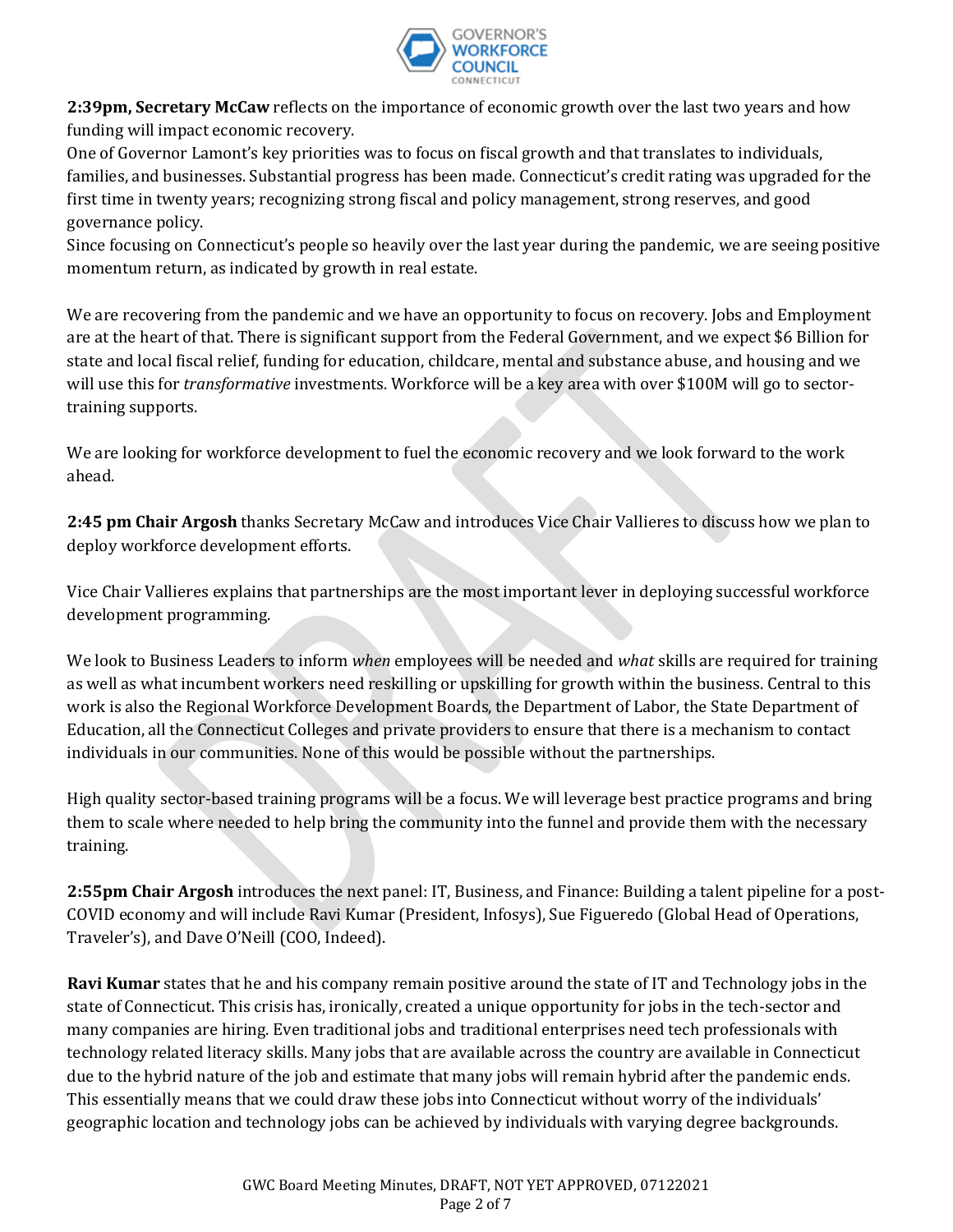

Infosys plans to partner with the GWC and AdvanceCT to create 250 jobs for individuals without degrees or those looking for a mid-career switch. We invite others to join this campaign and offer jobs to individuals who have non-traditional backgrounds.

**Sue Figueredo** continues and explains that she and her company are committed to workforce development. A focus on technology, data analytics, and service roles in a technology-enabled environment aligns to the mission of Traveler's and how they envision providing services to their customers and constituents.

Traveler's is also exploring alternative educational opportunities to help individuals alter their career paths and seek gainful employment in a new field. We have been actively testing technology bootcamps for individuals from non-technology occupations. With a strong focused curriculum, we have proven that we can take an individual without a technology background and reskill them in a technology occupation.

Traveler's is also researching what "Work 2.0" looks like in a hybrid environment and developing strategies to adapt to real-time changes in demands. It is important to capitalize on the opportunities this pandemic has caused us with respect to the challenges and we want to be better coming out of it. Cross-training, altered hiring and on-boarding practices, internships, and providing alternative cohorts are all ways that we have responded to the crisis. This has caused us to consider the impact on our most vulnerable cohorts; women, people of color, and early career parents. Our focus on diversity, equity, and inclusion has never been stronger.

**Dave O'Neill** commented on the number of common themes and that technology fields are large hiring pools. There is a shift into virtual learning, virtual care, and hybrid opportunities.

We are seeing that companies across the board are rethinking their digital strategy. Indeed also has shifted and introduced virtual hiring platforms and is gathering traction. Although envisioned before COVID, the needs of the crisis have pushed this initiative forward. We are looking to address the concerns of employers to meet the needs of the new employment landscape.

**3:10pm Chair Argosh** introduces the next panel: Healthcare & BioTech Life Sciences by Jeff Flaks (CEO Hartford Healthcare), Kevin Myatt (CHRO, Yale New Haven Health), and Erika Smith (CEO, ReNetx Bio)

**Jeff Flaks** reflects that people "want to go back to normal" and in healthcare, we have to be "better than normal." We must build on the momentum and agility and transformation over the last year. Healthcare must have greater transparency around quality, excellence, and consistency. The "new normal" is going to change the face of healthcare. As this is an important contributor to the global and local economy, it is essential to transform.

Mobile health is a new way to distribute healthcare. This will not go away. This is enabled by new technology, regulations, compliance and we see an opportunity for micro-healthcare centers as opposed to the mega healthcare centers we currently have. Virtual health will also be here to stay. The Hartford Health system went from providing approximately 400 virtual health visits per month to nearly 80,000. This is a great way to bring more health opportunities to underserved areas, individuals with transportation issues, and provide access to specialists.

The pandemic has also impacted our supply chain. Hartford Healthcare is working with our local delegation to create a national stockpile for personal protective equipment in addition to the state-wide stockpile that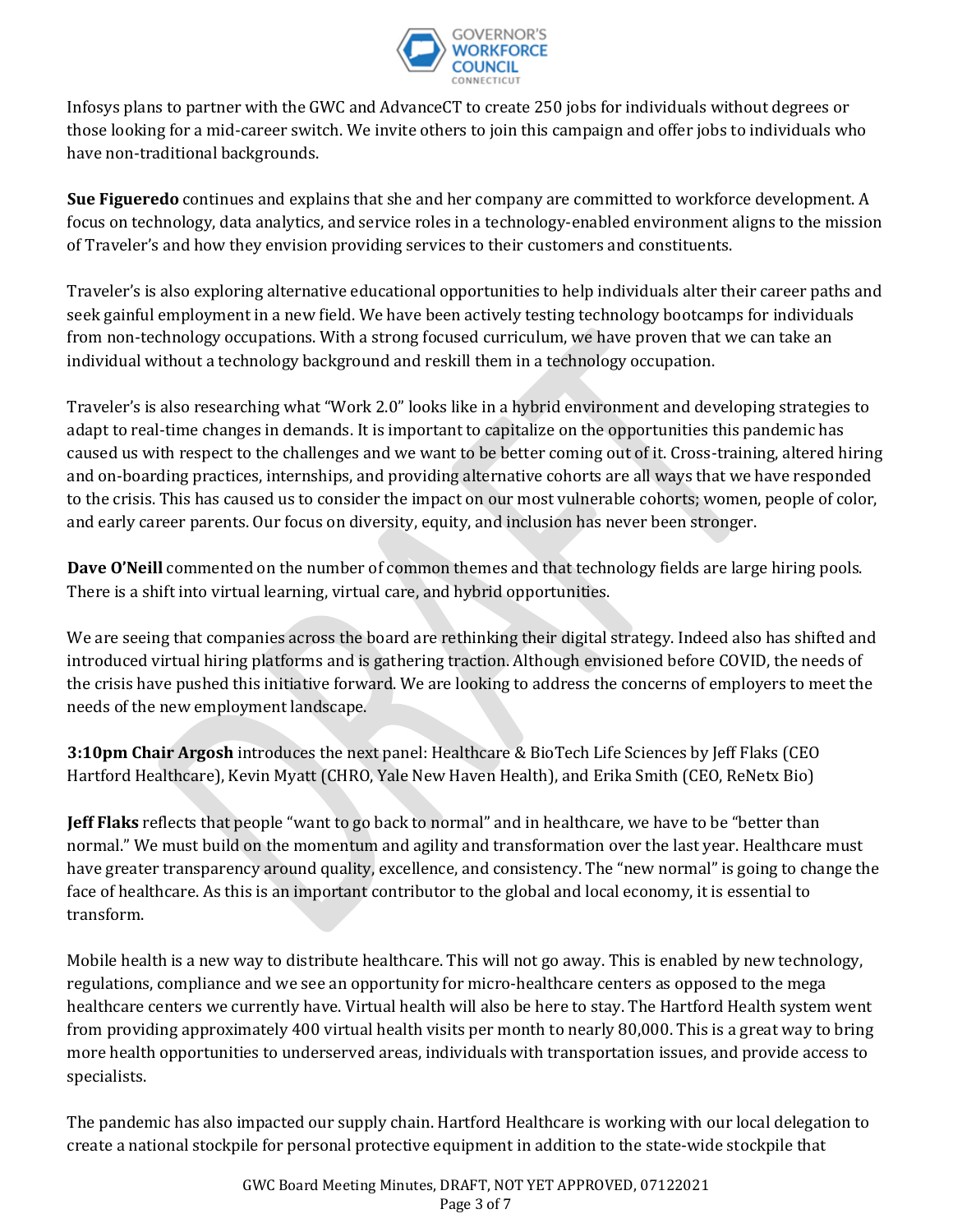

Connecticut has created. The use rates indicate that we need to keep a much larger stock on hand. We look forward to having more control over the local supply chain and keeping the inventory substantially higher.

**Kevin Myatt** explains that new emerging technologies will create an opportunity for individuals to participate in healthcare occupations in a virtual capacity. This will leverage an opportunity to partner with the community colleges and other college institutions in Connecticut to provide learning opportunities in these new technology fields. Individuals who previously declined healthcare roles due to the bed-side nature of the job are encouraged to seek new career paths where technology can be leveraged to complete the work.

Mobile health also opens up roles for healthcare to embed in the communities and adjust for health equity. Connecticut should not be a state of "haves and have nots" and we continue to work to ensure that all of our communities have access to high quality healthcare. Yale New Haven Health is very excited to enhance all sectors of industry in Connecticut, in particular healthcare, and to be a model for workforce development for the country.

As a result of the pandemic, **Erika Smith** reflects how the conversations around immunization development and herd immunity have sparked the interest of individuals to discuss the bio science industry. The awareness in the community and the value that is being generated in that area is exciting. Connecticut is the  $2<sup>nd</sup>$  in the country in bio R&D and this will only grow post-COVID.

The theme that we continue to hear and discuss is cross-discipline and it is important to capitalize on that theme. Upon polling Bio CT, Connecticut's Bio Science industry partnership, no Bio company suffered disruptions in the workforce and instead will continue to hire for new positions. Companies in metro-Boston are interested in moving locations to Connecticut and with opportunities for remote work. There is an opportunity to welcome them and bring people here.

This isn't a cookie cutter industry and there are opportunities beyond the traditional bio-science roles and we need a strong talent pipeline. Jobs in quality and project management are also available. Diversity will also play a role in the bio science industry and, in partnership with BioCT, ReNetx will continue to improve practices pursuant to diversity, equity, and inclusion. We are also excited to announce that Women in Bio has also launched a Connecticut chapter.

**3:30pm Chair Argosh** introduces the final industry panel on Manufacturing: Marty Guay (VP of Business Development, Stanley Black & Decker) Andrew Bond (CHRO, Electric Boat), Cindi Bigelow (CEO, Bigelow Tea), Colin Cooper (Chief Manufacturing Officer, DECD)

**Marty Guay** recalls the supply chain disruption and demand compression in the beginning of 2020. Stanley Black and Decker committed themselves to keeping their workforce going and as priority.

Stanley Black and Decker is preparing its workforce to return to on-site work. We have to help our employees navigate the new paradigm and be as inclusive and empower all sides of the talent pool. We have to continue to tap into the different populations and urban communities and upskill. These 19 initiatives in the Governor's Workforce Council's strategic plan will help impact and inform how to develop a robust workforce system.

**Andrew Bond** reiterates the profound impact COVID had and the inability to move Electric Boat's workforce to work remote is less feasible but still needed to respond by providing hybrid work options. Individuals in trades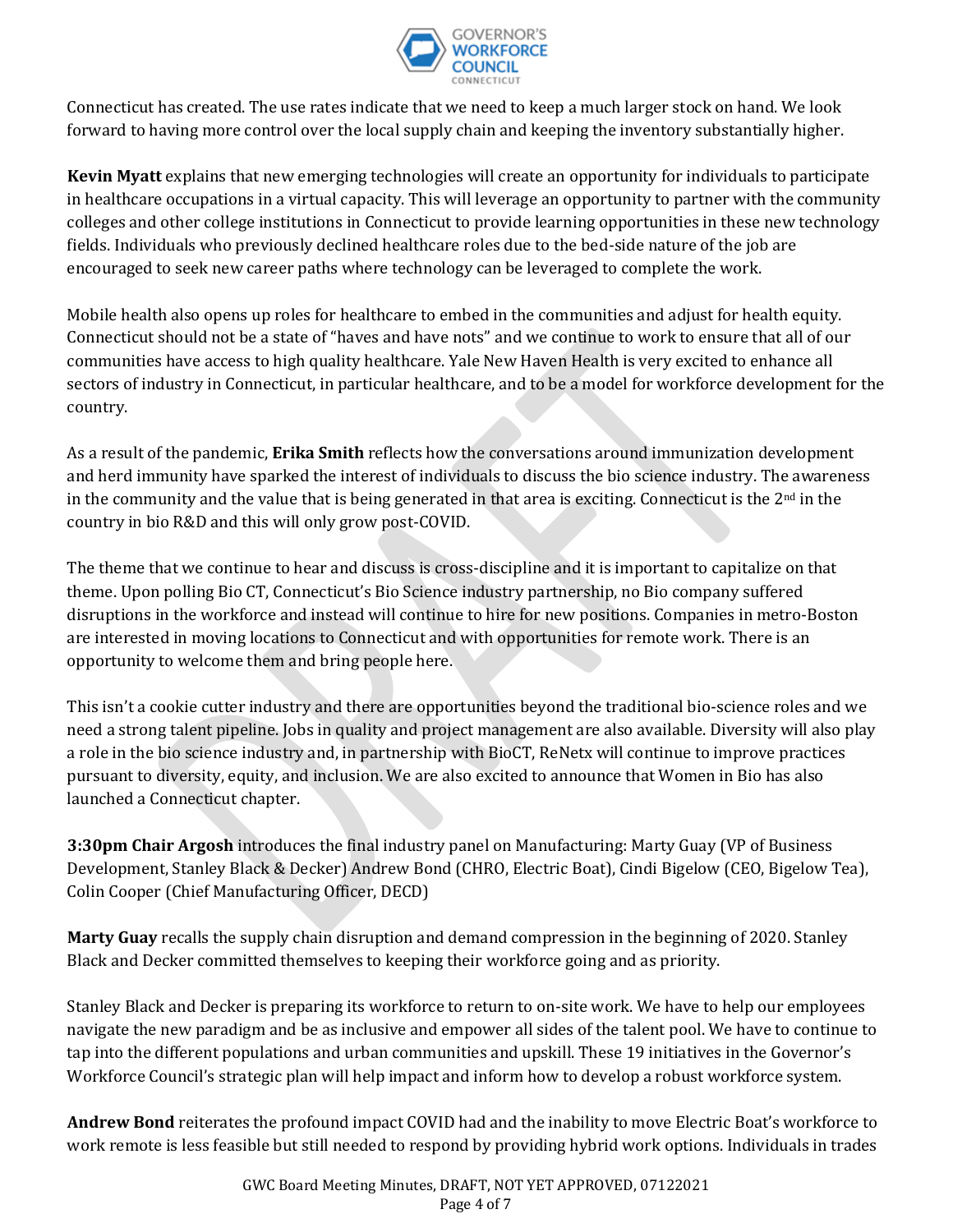

and in supportive operations were unable to work from home so Electric Boat had to respond by providing athome testing, additional PPE, and leverage on-site medical facilities. We had to learn how to be flexible, agile, and innovative in an industry that wasn't set up for that. This has been a challenge that we have overcome – and that is rewarding.

However, Electric Boat is still in a period of rapid growth and expansion in technical and manufacturing occupations. This puts a huge demand on Connecticut's need to respond to workforce development. Over the next 7 years, Electric Boat plans to hire an additional 17,000 people to match the 17,000 people hired over the *last* 7 years. This is only possible through the work of the GWC and the pipeline partners. For example, the welding partnerships and programs have responded to the needs to double the capacity of welders at Electric Boat. The hiring needs also impact how early workforce development starts. To meet the hiring goals of 2029 Electric Boat, the individuals in question are only in third grade and we must spark their exposure and education now to fill the pipeline in the future.

**Cindi Bigelow**'s company, Bigelow Tea, also overcame COVID challenges in the small business sector with approximately 400 employees. Individuals on the manufacturing floor in operations needed a safe avenue to complete their work while employees in the office setting were able to complete their work remote for a short period.

The same issues we were facing before COVID were exacerbated once COVID hit. Workforce Development still needed to continue. Apprenticeship is a great way that we have been able to train our employees in soft and technical skills. COVID has expanded the view on what it takes to make an employee successful. It is now beyond providing a fair wage and that there are more barriers to successful employment by taking a holistic approach to success. This includes transportation and childcare, two areas negatively impacted by COVID and felt by many employees.

This is a progressive state. The work of the GWC and the lessons learned from this pandemic will help all business compete and thrive.

Since the start of the pandemic, **Colin Cooper** has seen first-hand how nimble all the various manufacturing companies have been in response.

In late 2019, as Colin joined the state, he did a survey on what impacts manufacturers, expecting answers like regulation, cost of living, energy costs, or access to capital. However, all the responses were for Workforce Development. This is high priority to the needs of manufacturers.

We hear what manufacturers are saying: you can't manufacture things from home. The pandemic resulted in possible early retirement by skilled workers and has increased the demand for new workers. Nationally, 4.6M jobs in manufacturing will need to be filled. This is a Connecticut, regional, national, and international need. The initiatives in the GWC will help drive Workforce Development forward and this is one of the most important Economic initiatives in the state.

**3:56pm Chair Argosh** thanks all the panelists and notes their leadership and dedication to the GWC and CT communities.

### **3:45pm-4:30pm Breakout sessions commence**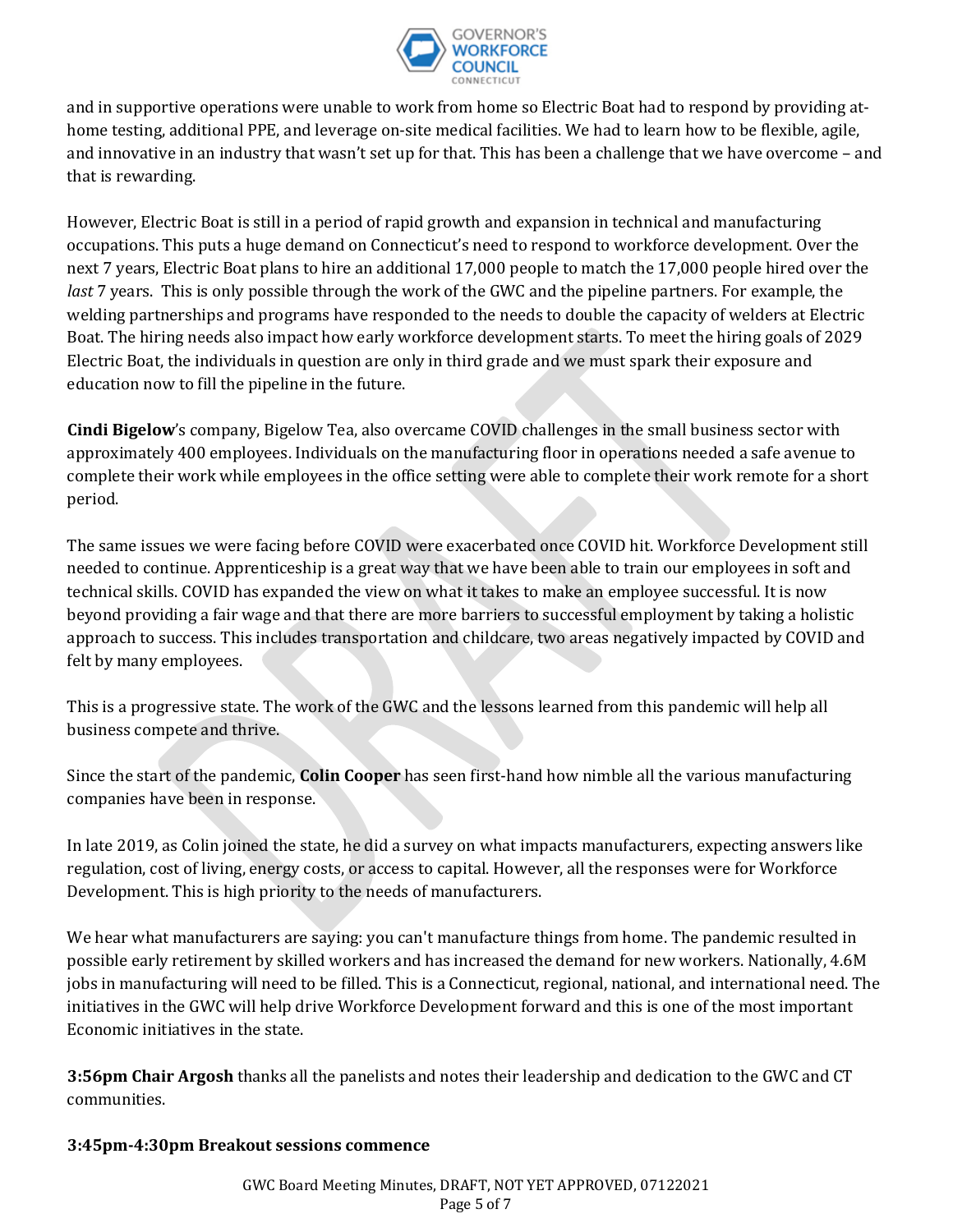

**4:30pm Chair Argosh** regroups the meeting participants for updates from Committee leaders.

- Business Leadership, Marty Guay: Four main themes are here. Regional Sector Partnerships are an important piece to build the right support network for businesses. The second initiative is around credential registry and a repository pilot is being worked on with CSCU. The third initiative is around a paradigm shift in thought process and this is for skills-based hiring. This is a long-term initiative with a cultural shift. CampusCT is being piloted in the Hartford area for the fourth initiative under this pillar.
- Career & Education, Ravi Kumar & Dr. Leslie Torres-Rodriguez: Career Pathways was a highlight initiative as well as adult education. Dual enrollment options should be expanded, and we should review how to offer certificates earlier. It's very exciting to see what is happening across the state.
- Equity & Access, Cindi Bigelow: Updates provided for transportation, benefit cliffs, 211 navigator, childcare, supportive employment
- Data & Accountability, Dave O'Neill: There is an appetite for skills that are in need. Skills requirements are necessary to embed into training programs and we look forward to the data pulling all the important and relevant information onto a platform. User profiles will be key to successful platforms.
- Community Engagement Committee, Kelli Vallieres: Although equity is embedded into the plan, as we began this work it was apparent that a more structured approach towards equity should be done. This was the first time hosting a breakout and there were robust conversations around scope, mission, and vision. This will also include a component of responsibility by the businesses.

**4:42pm Chair Argosh** introduces Lt. Governor Susan Bysiewicz and Commissioner Beth Bye to announce an exciting partnership around Connecticut Early Childhood Education.

**Lt. Governor Bysiewicz** addresses how important creating equitable and affordable childcare access is. The Lt. Governor, along with Secretary McCaw, chair the Council on Women and Girls and have had discussions with their corporate leadership circles and they are interested in learning how they can expand access to early childhood opportunities. During the pandemic, approximately 40,000-50,000 early childhood education spots were lost. We have a lot of work to do to rebuild.

Access to affordable childcare is important to employees, employers, and the economy of the future. Our goal is to bring together members of the GWC and COWAG in a collaborative call to action. We have identified four ways employers can get involved to support more childcare.

- 1. Recommendations for communication and information in your organizations around childcare
- 2. Recommendations for investment by organizations to address long-term childcare needs
- 3. Recommendations for community investments to work collectively in local communities
- 4. Reviewing statewide system changes need to be made to enhance early childhood initiatives

**Commissioner Bye** reinforces the importance of early childhood initiatives. We are responding to the call to provide more childcare initiatives to support our current workforce as well as the future workforce. Brain development happens early and any disruption to good childcare education can have a profound impact on the child as they become an adult. Supporting childcare is an infrastructure need and will continue to support Connecticut's economic recovery.

**4:54pm Chair Argosh** calls to conduct a roll call vote. This vote will be to accept the January 28, 2021 meeting minutes as well as allow for an electronic vote in June for the WIOA Title I Funding allocations.